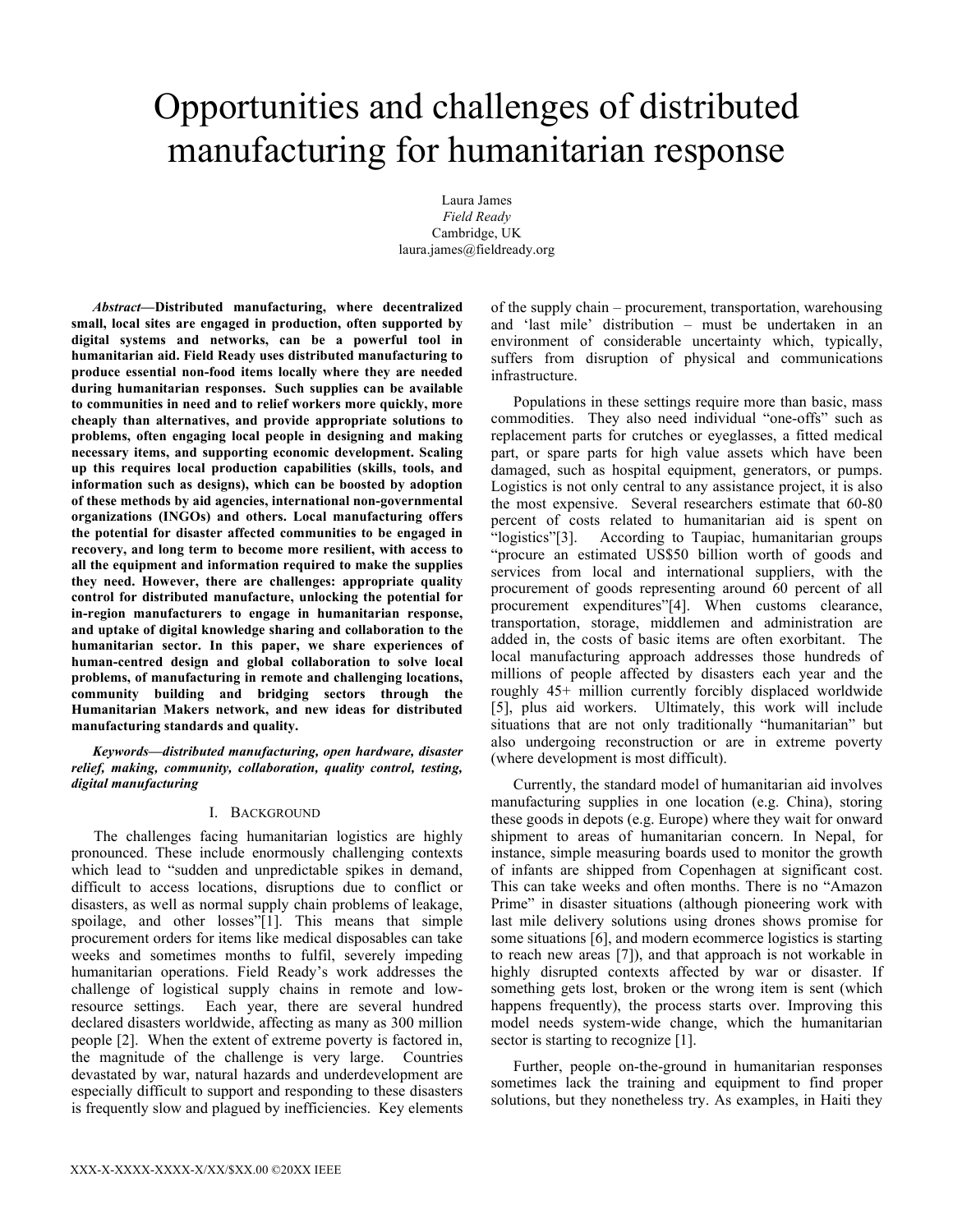have used old dirty shoelaces to tie off the umbilical cords of newborn babies, and in Syria first responders use unfiltered fuel in their vehicles - which eventually renders the vehicles inoperable. There are several downsides to these practices including a greatly diminished utility of expensive equipment, opportunities to reduce suffering are lost, and morbidity and mortality are increased.

Local manufacturing offers a range of benefits – primarily, in bypassing the slow, costly and often broken longer supply chains used in relief. It also enables existing in-region economic activity to continue, without the deleterious effects of 'dumping' products from elsewhere on the local market. It is likely that local manufacturing will also support lower energy and carbon consumption, reducing transportation, and may also unlock greater levels of reuse and recycling of materials. The capability and capacity to make locally will also increase local resilience to future disasters, enabling communities to be more self-sufficient if external supply chains are damaged, which is important as the risk of climaterelated and other shocks grows.

## II. PIONEERING LOCAL MANUFACTURING FOR HUMANITARIAN RELIEF

Most innovations to date have focused on incremental improvements to the supply chain. Field Ready's approach is different because it focuses on making supplies where they are needed, and we work with other organizations to ultimately transform the way aid is delivered.

Field Ready meets humanitarian need in some of the most difficult places on earth. Our first objective is to make – fabricate and manufacture – useful items, such as medical and water-related devices, where they are needed. We do this by working with local communities and relief workers to identify real needs on the ground, then solving problems through design and local manufacturing. We create, share and reuse designs for essential humanitarian supplies, which can be made anywhere, often using local or recycled materials, and we



Fig. 1. Field Ready model.

actually make things and help others make them, too.

We facilitate skills enhancement for local people and aid workers, creating safe spaces where people can understand and tackle problems, with support, resources, tools, links to finance and potential customers, and recognition, so that they can design and make their own solutions. Finally, we develop and

share these innovations, for anyone to participate. We do this by sharing designs, instructions and training materials online, and connecting people so they can collaborate.

We've shown that it's possible to use 3D printers in remote and challenging settings (as early as 2014-5 [8]), enabling local people to identify their needs and make the items they require themselves. It's not just digital manufacturing though - we also use low tech ways to make things, with understandable instructions for reliable results.

We have proven the concept using local manufacturing of supplies in the US, Haiti, Nepal, Kenya, and Syria. We have a wide range of partnerships, and are now extending our work in other humanitarian situations, field testing new manufacturing methods and sharing our designs and learning. Field Ready achieves scalable impact by pioneering new techniques and demonstrating that local production of humanitarian items is possible, and delivers appropriate supplies more quickly and more cheaply than the alternatives. We amplify our work through sharing information online, finding ways to increase local manufacturing capability and unlock the ability to address humanitarian needs at scale, and driving innovation in large aid agencies and international NGOs, to transform how they deliver aid around the world. Field Ready demonstrates that new technologies can work in the most remote and difficult areas; if it possible to use digital manufacturing to make useful items there, it can be done anywhere. But it is far more than just technology – an ecosystem is needed, which respects the complex social, cultural, economic and technical aspects of a humanitarian crisis. This is why we work so much in partnership with others, especially aid agencies and international NGOs who help us work appropriately in these settings [9].

Unlike other aid organizations that emphasize technology, Field Ready is not focussed on a single manufacturing technique, product type or location, or "a solution looking for a problem." This means we find appropriate solutions to the problem in hand, and use fast testing and learning so that we can rapidly figure out what works, and what doesn't. This variety enables us to learn about both the breadth and depth of different needs and contexts, so we can spot opportunities for reusing techniques and ideas, and develop rich and wellthought-out solutions that can be applied in many situations, enabling us to quickly grow our impact.

Starting in 2017, we are enabling our most useful designs to be replicated in other places, by creating "kits" which provide all the equipment and information needed for reliable local manufacture of specific key supplies or sets of supplies, and identifying business models which will enable these kits to be adopted at scale. All this makes humanitarian aid more efficient and effective, providing supplies to people in the most challenging circumstances, and empowering them with new skills to recover and rebuild.

#### III. INNOVATION IN THE HUMANITARIAN SECTOR

We believe that the aid sector is now ready for new kinds of humanitarian supply chains. There is a new focus on innovation and a new generation of aid workers arriving in the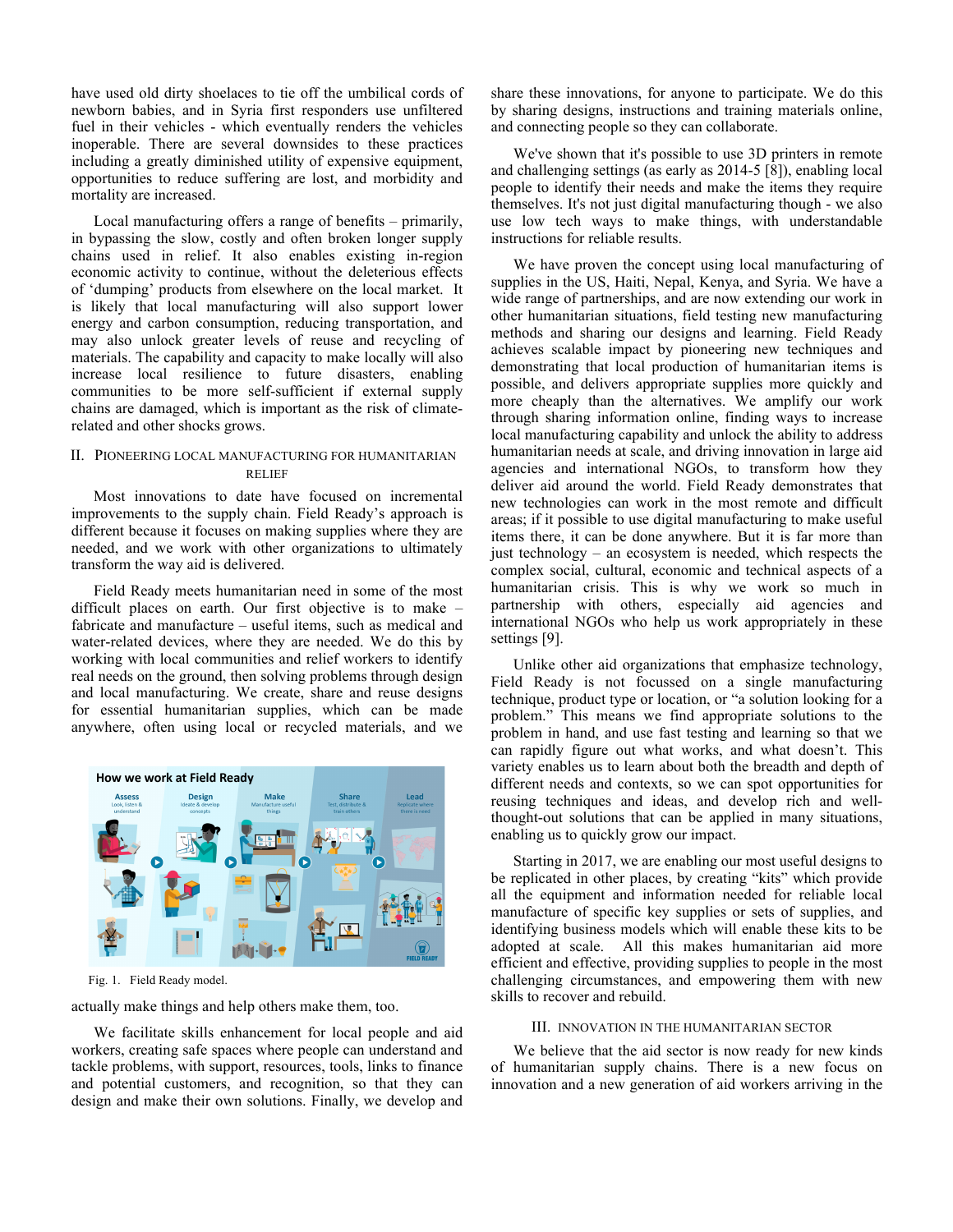field who are more inclined to make smart use of the latest technologies.

Also, within the last decade, 'making' has exploded from a new fad for hardware tinkerers and hobbyists to a worldwide movement of tech and social enterprise professionals. The maker movement today is represented in dozens of countries in developed and developing countries, in urban and rural settings; in makerspaces large and small, rich and poor. Thousands of makerspaces now exist all over the world, with increasing numbers in developing countries. Their focus at the time of writing tends toward one or more of science and technology education, skills training and school outreach, entrepreneurship and the joy of making things. There is clearly scope to build on this movement and extend it to manufacture of locally useful items, not just as one-off design and build projects, but to produce standard items. We are already finding that this energy and interest can be partially directed to support humanitarian relief; for this to be effective, skilled manufacturers and makers need to be aware of the possibility, and to have open access to ways they can contribute.

An assumption is that aid agencies will be willing to change and to buy locally made supplies (or for the aid system to enable local communities to buy supplies themselves). Procurement practices often encourage local purchasing already where possible. We have already demonstrated that such supplies can be better (more appropriate), faster (or available when alternatives are not) or cheaper (lower cost when delivery is factored in) than alternatives. The next prerequisite is ensuring there are no obstacles in the procurement process which would prevent agencies from buying locally. It is also important to recognise that even in poverty, people wish to have products which are of good quality, not cut back "for the poor" – products need to be desirable and appropriately positioned. Ensuring supplies can be made reliably, and to meet relevant standards, is critical here.

## IV. RESULTS TO DATE

Field Ready has demonstrated the viability of local manufacturing to meet humanitarian needs in a variety of contexts. Our work has also shown that it's possible to use 3D printers in remote and challenging settings [10]. We also use other techniques, including injection molding, plastic welding, soldering, sewing, laser cutting, and plastic recycling and reuse systems. We have made simple medical items (such as umbilical cord clamps originally designed together with midwives in a Haitian clinic, and tweezers) using 3D printing (3DP)[11], and designs from shared online "instructables" often using recycled or reused items (such as rat traps made in a refugee camp from plastic bottles). The following case studies highlight specific aspects of distributed manufacturing for humanitarian relief.

## *A. Human-centric design of humanitarian relief items*

By working with sector experts and relief workers, we can integrate human-centric design into useful items. Our work in the field always starts with assessment, to understand the context and needs, before moving on to problem solving where appropriate.

Many aid agencies in Nepal are working to supply equipment to remote health posts, who lost a lot of their supplies in the earthquake. Procurement processes to do this could take over 4 months, so Field Ready started a project to develop 3D designs for basic medical items so they can be 3D printed in the field. Whilst redesigning the items for 3D printing, we had the chance to work with local medical practitioners to get their input into the design process. One of our favourite devices that came out of this is a non-surgical kidney tray. These are usually made out of plastic or metal, are used to hold small implements up to a patient's face, with a smooth inner radius to enable health professionals to scoop implements out of the tray easily when needed.

Through the design process, we learnt that plastic kidney trays are much preferred because they are lighter and easier to hold in uncomfortable positions, and that medical staff dislike that the wide smooth radius makes the trays unstable and easy to knock over when sat down. Through design, we were able to maintain the smooth inner curvature whilst giving the tray a wide flat base, and to manufacture new trays locally with 3DP. The digital design is now available online, and can be produced by anyone, anywhere in the world where kidney trays of this type are needed [12].

## *B. Repairing high value assets: one-off replacement parts*

In Nepal and elsewhere, we have 3D printed replacement parts for equipment, which is important in developing countries where items, such as medical equipment, are often secondhand donations. When they break, it is hard or impossible to get new components, as the equipment is often obsolete and parts are no longer available anywhere. For example, we made new corners for hospital baby warmers in Nepal, where the corners had broken leaving dangerous edges so that the warmers could not be used. Our new corners are stronger than the old ones which kept breaking, and all the baby warmers are now back in use [13]. Such work has disproportionate and hard to assess economic value – the plastic part itself is cheap to make, but the benefit of having functional complex equipment in operation from the time of repair is significant.

# *C. Enabling life-saving equipment in inaccessible areas: search and rescue airbags for Syria*

As part of the Syria response, we have designed a lifting airbag for use in search and rescue, which can be made where needed (including besieged areas) using local materials and hand tools, which is a fraction of the cost of commercial alternatives [14]. The airbags made locally have been used to rescue a number of people in Syria and pass tests equivalent to the relevant British Standards [15]. This is an example where simple manufacturing techniques can be conveyed purely through instructions, allowing reach into areas where products and new tools are entirely unobtainable. The cost reduction compared to commercial airbags is also significant, and suggests opportunities for larger scale adoption.

# *D. 3D printing for faster, shorter supply chains for relief items: cookstoves*

A large international NGO involved in the Nepal earthquake response - World Vision Nepal - ordered 423 efficient solid fuel cooking stoves of a type pioneered in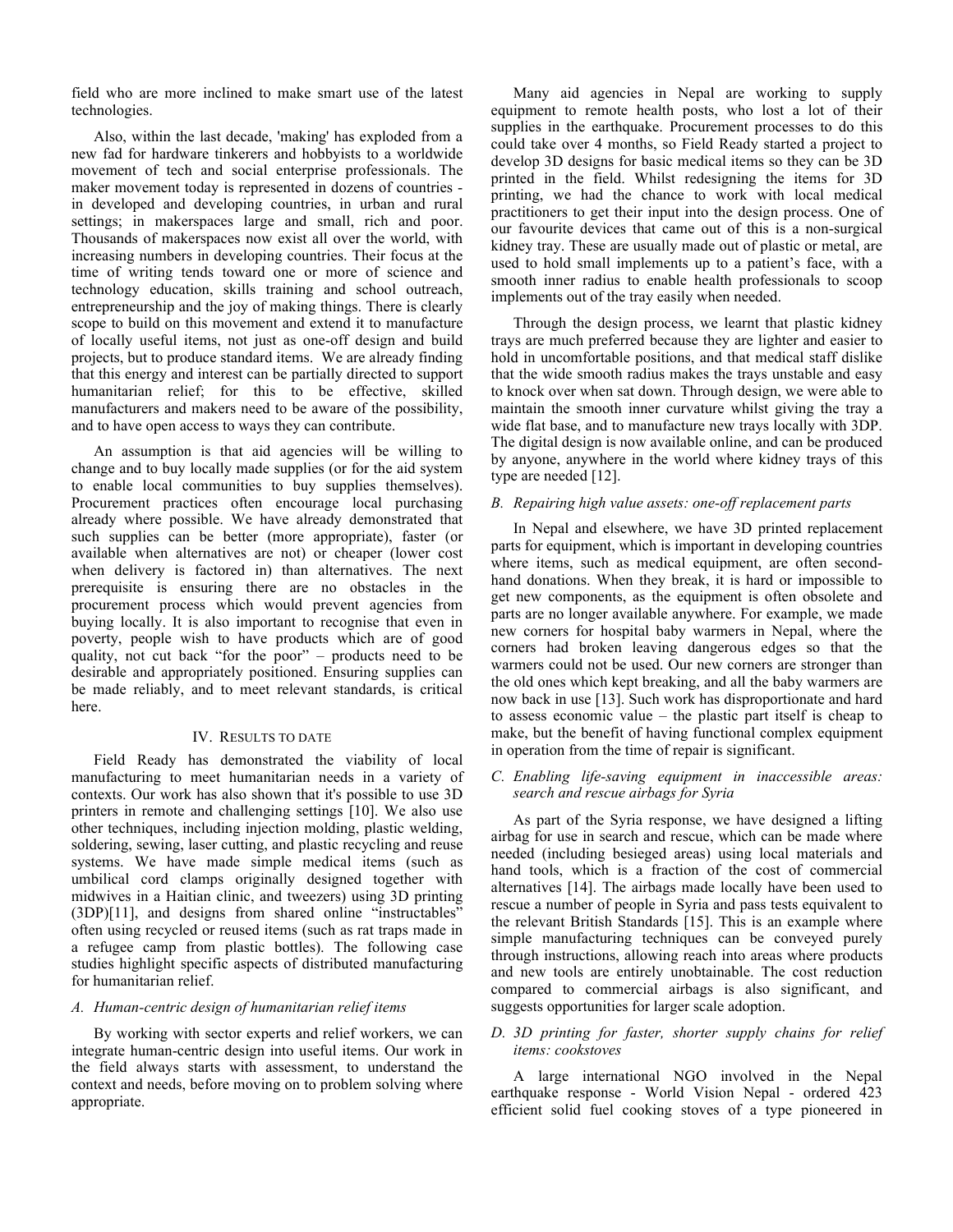Africa. Upon delivery from the manufacturers in South Africa, some of the control knobs were damaged and would need replacing. Procurement of the stoves themselves had taken months.

Moniek at World Vision had worked with Field Ready before, and she was on a very tight turnaround to get spare knobs to send out on the distribution to quake affected areas. 3D printing the parts in Kathmandu was much quicker and cheaper than procuring spares from the original supplier, who could not get the parts to her in time. She met Field Ready's local team, and we explored the problem with the cookstoves. We used 3D printing to make 423 of them, which we sold for 55 rupees each [16]. The cookstoves were distributed and are in use on 10 sites. The knob design can now be reused to fix cookstoves of this type anywhere in the world, and we have shared this improvement with the original manufacturer. Field Ready coordinated with World Vision to deliver the products in phases ahead of delivery to their final destinations, by making extensive use of local production capacity, so that were similar or even larger orders of this kind of item to be received today, they could be fulfilled using dispersed manufacturing throughout a network of 3D printers and local makers that Field Ready has been instrumental in supporting and developing.

## *E. 3D printing: the power of customisable digital design*

With a university partner, we have created an app which takes pipe size measurements and automatically generates designs for 3D print custom pipe fittings to connect water pipes. This means that a custom water pipe connector can be made which works for whatever size pipes are available. We have tested this design in the water supply of a camp for displaced people after an earthquake damaged their homes and are now exploring the further potential of this sort of customisation [17]. Digital design and manufacture tools like this can move the ability to customise items to people at the edges, who may not have traditional design skills.

## *F. 3D printing in remote environments*

3D printing is a powerful technology – along with other digital manufacturing techniques, both additive and subtractive – which enables one machine to make a variety of items in a highly repeatable way. 3D printers are quite variable in quality, robustness and reliability, and we have extensive experience in what features to look for in selecting field printers. Commonly, we are asked about power and materials. We have shown that 3D printing is possible powered by remote and renewable sources, including solar[18] and vehicles[19]. Whilst it is often necessary to bring in the raw material filament for printing, this still offers advantages over shipping specific items (which may not be what is most needed on the ground), and techniques for recycling filament and making it locally from waste plastic show promise (although these may not be suitable for some medical/surgical items).

## V. NETWORK EFFECTS: INFORMATION AND COORDINATION AROUND LOCAL MANUFACTURING

Together with partners, we have identified a need for online infrastructure for information sharing relating to local manufacturing and production coordination across humanitarian and development actors. This community includes international NGOs and UN bodies, local NGOs and communities, engineering and maker communities around the world, and manufacturers, and spans production spaces which are in urban, rural, and improvised settings.

This infrastructure will unlock the potential for local production of supplies. It will include systems to enable open sharing of information about how to make useful items (design files and instructions), how to repair high value assets, and ways to find skilled assistance, materials and equipment; it will also extend to enabling distributed manufacturing to meet humanitarian and development needs by offering easier channels for suppliers and purchasers. This will enable better, cheaper and faster delivery of essential items in all kinds of crisis situations, from rapid onset disasters to long standing refugee camps. Such information is either not available today, or is scattered, or is in unusable forms. We seek to gather these different kinds of information, and collaboratively build the software, standards and networks to enable relief workers, humanitarian and development agencies, social enterprises and local manufacturers and makers (including in affected communities) to find, share and use it effectively to support the production of supplies when and where they are needed.

We are using lean and agile software development practices to explore and validate ideas with potential customers and stakeholders, and to build a consortium of organisations who can support both initial development, and ongoing maintenance. This consortium will act as the home of the diverse organizations interested in this area, and any necessary standards. The activity currently has two major strands, on design sharing and collaboration around individual products, and on coordination of distributed manufacturing.

## *A. "Makepedia" design sharing and collaboration platform*

"Makepedia" will be a platform for sharing designs for humanitarian, reconstruction and development supply items, providing a basis for collaboration and open knowledge sharing around how problem solving and manufacturing in remote and crisis settings. We are now taking forward a proof of concept towards a minimum viable product (MVP), populated with content and in use by a diverse "supply side" community (meaning those who are, or could be, engaged in supplying humanitarian essentials, including designers, engineers, and in-country manufacturers).

As an online catalog of free and openly shared reliable and safe designs for essential humanitarian supplies, Makepedia will enable local people and aid workers to instantly download and manufacture quality tested and effective items and spare parts, often using local/recycled materials, and with full instructions (often pictorial). We have evaluated available platforms against our existing requirements based on extensive field experience from Field Ready and partners, and know that a sustainable and globally acceptable platform solution does not yet exist, so we must create it, building on or influencing existing systems as far as possible. Open source components can easily be reused; where only closed source is available we are already engaged with some platform providers to discuss changes which would enable reuse. Based on our work to date,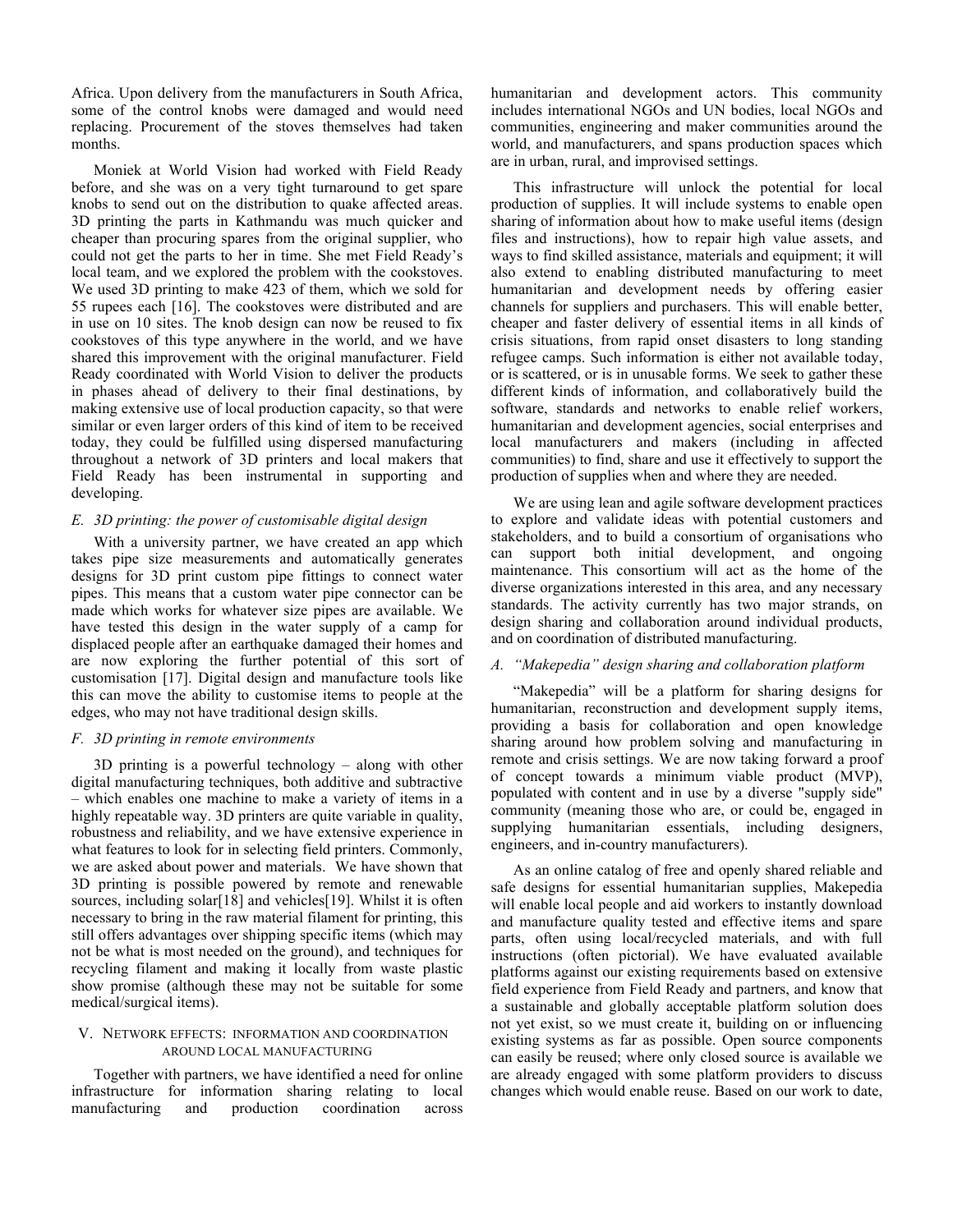Makepedia needs functionality which goes beyond today's predominantly commercial, proprietary platforms.

For instance, on Makepedia, anyone should be able to share designs, but some organisations should be able to 'certify' or mark some designs as reliably manufacturable, producing safe items with good documentation around risks and safety in use. Ideally the platform will support "forking" of designs or manufacturing instructions (for use in different contexts, such as climatic conditions), ease of translation of documentation, and the ability to review changes and collaborate on design and documentation improvements. Download of design information packages is also important for use in remote areas with poor connectivity.

# *B. "Makernet" – coordination of distributed manufacturing*

At large scale, local manufacturing for humanitarian relief demands business models to be in place which resource production and delivery of items to those in need. Whatever the financial structures around humanitarian relief, reconstruction and development, information about suppliers and purchasers of products needs to be available to the right people at the right time.

We have a vision of numerous small-scale manufacturing enterprises, connected to markets in their communities and regions, benefitting from the ideas of the fourth industrial revolution, and the circular economy, producing items needed in their communities from materials available locally, and are creating sustainable businesses by doing this. The manufacturing infrastructure that already exists in so many parts of the world – the informal sector welding shops, the backyard carpenters, the handy-men and women who can fix any mechanical problem - would be fully integrated into this supply ecosystem. It is supplemented by new additive manufacturing techniques, smaller-scale and greener methods of production, new types of knowledge and skills, and novel ways to prove quality. Analogue and digital manufacturing technologies would combine to enable new methods of sharing knowledge, earning money, and checking quality.

Connecting these local manufacturers with market demand, from aid agencies, INGOs and local NGOs, and channels to local markets, will enable a new model of relief and development provision. Field Ready has undertaken some early stage prototyping in Nepal, looking at 3DP capacity and capabilities around local entrepreneurship [20]. "MakerNet" is an international initiative to unlock this potential, by developing standards and systems and tools which connect makers, markets, manufacturers and humanitarian and development needs, built around ideas of shared, open source product designs. Since 2016 a consortium of organizations with diverse expertise and global reach have been exploring this area, uncovering both the 'micro' needs of makers in different countries and contexts, and the 'macro' opportunities and challenges facing making and localized production as drivers of 21st century job creation and economic growth [21].

# *C. Building a movement around distributed local manufacturing for development and humanitarian purposes*

We presently anticipate that these two strands of work will lead to the development of shared open source platforms, comprising both the software and the data contained. Such a common, shared platform would benefit the agencies and NGOs and other community groups engaged in development and humanitarianism, enabling their work to be more effective. However, it is possible that a more decentralised and federated approach, using open standards around information structures and a diverse set of software platforms, may prove more appropriate.

Both concepts are being designed from the outset for sustainability, by gathering needs and requirements from multiple relevant communities. By building partnerships from the start we avoid a "not invented here" mentality and also create shared interest and buy-in which will help the project sustain. Our goal is that long term a consortium of interested organisations could contribute regular subscriptions to maintain, operate and update the platform, and to continue essential support such as community management around this, but other revenue models are possible and under exploration.

Our current partners in this work are Deutsche Gesellschaft für Internationale Zusammenarbeit GmbH (GIZ), Cisco Foundation, Gearbox in Kenya, Costruct in Myanmar, Kumasi Hive in Ghana, CIVIC, IBM, plus network partners Fab Foundation and Global Innovation Gathering. We are actively seeking additional partners and have had discussions with other groups interested in this area both online and face to face. This consortium will grow and develop in parallel with the software platform and the data contained within over the coming year (of MVP development) and beyond (into full operations). Adoption may be a slow process as the aid sector is not a rapid adopter of new digital technologies but the close alignment with practical on the ground relief work from Field Ready and other partners will drive awareness and evidence generation to support take up.

## VI. NETWORK EFFECTS: HUMANITARIAN MAKERS COMMUNITY

We have nurtured a grassroots community, known as Humanitarian Makers [22]. Its vision is to realize a networked community actively enhancing hardware solutions to persistent and pressing human needs. Its membership attracts humanitarian professionals as well as "makers" (designers, engineers, technicians), who remotely assist with expert-led product development needs in the field and/or are engaged in humanitarian making in their community. Humanitarian Makers can support both 'real time' and asynchronous activities, long projects and short tasks, as well as advance each other's work through information sharing on Humanitarian Makers' internet channels. We are currently exploring how infield humanitarian prototype testing and evaluation can be enhanced by the cognitive surplus the Humanitarian Makers community represents. This is primarily testing whether designs and documentation are adequate for someone who has not been involved in the design creation to reproduce an item elsewhere.

Humanitarian Makers has an online presence on a variety of platforms and several local groups have hosted face to face meetups. The community is currently building an infrastructural team (advisors, coordinators) to help sustain itself, and continues to evaluate and explore the use of different platforms, activities and onboarding to help it be an effective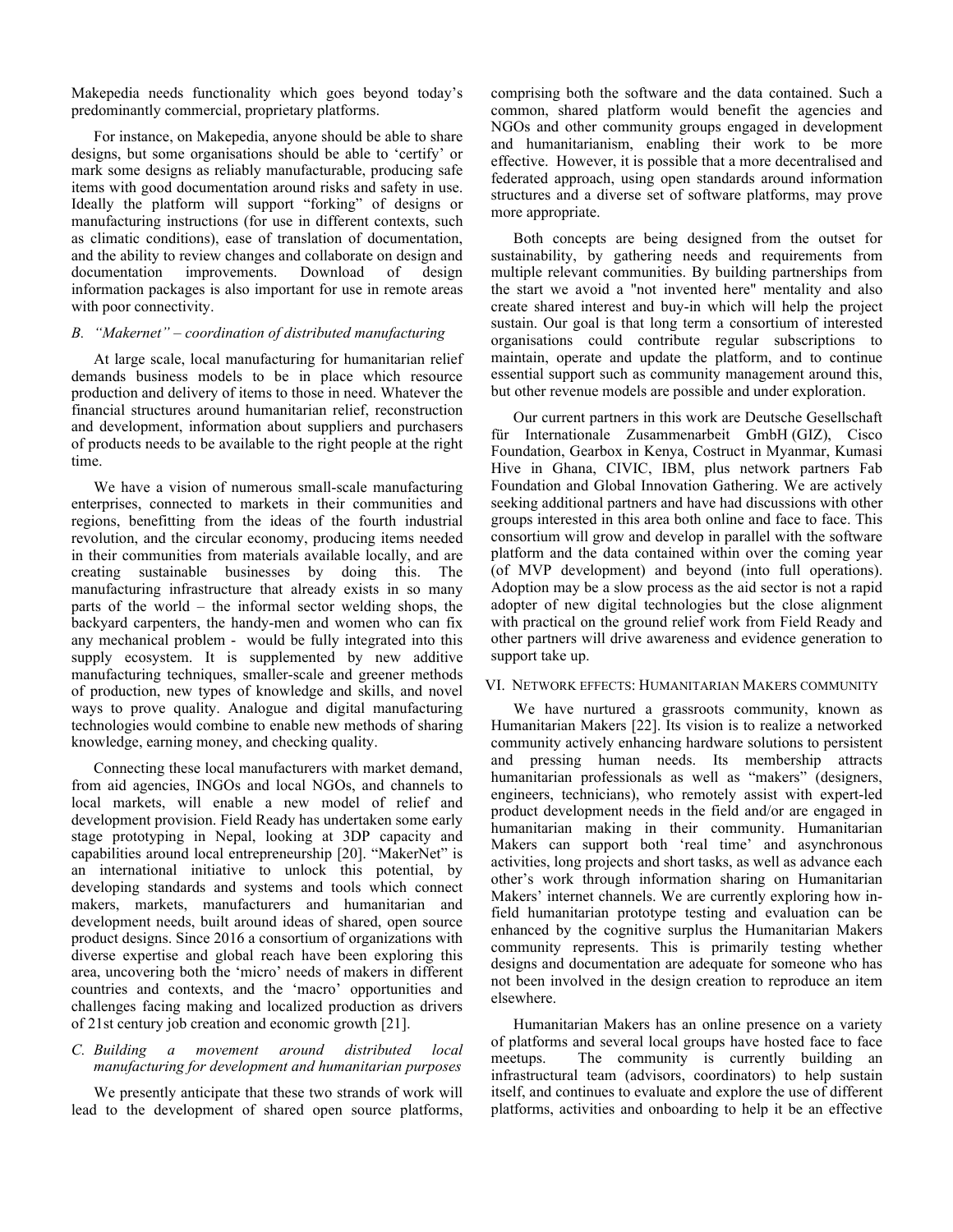tool to support humanitarian making, as well as a welcoming and inclusive global community.

# VII. BUILDING OUT DISTRIBUTED LOCAL MANUFACTURING **CAPABILITIES**

Field Ready is now making our local manufacturing capabilities easier to replicate, so that more people can have access to the equipment they need to make useful items [23]. We're exploring a range of models by which manufacturing equipment (supported by instructions, training and support as needed) can be provided to more people and organisations. We call this equipment a "kit", each addressing a specific need or set of needs in the field, with potentially different distribution and funding models for each [24]. We are currently developing kits for several purposes: 3D printed medical items for clinics and health posts, search and rescue airbags, custom pipe fittings and other plastic water and sanitation items. Our goal is to increase the adoption of kits, and we are open to a range of models by which both capital and ongoing revenue may be secured. We see potential for local micro-franchising opportunities, aid and livelihood delivery partnerships, and other social enterprise models, all of which could support building local manufacturing capabilities through kits in various ways.

Through 2017, we are developing and testing our first kit, for 3D printing of simple disposable items for small clinics, enhancing equipment and instructions, and continue with user testing and engineering testing (in Nepal and elsewhere). In parallel we are refining and improving our lifting airbag design, advancing our work on water and sanitation (WASH) items, and undertaking small trials of early kits with different support systems and revenue models. During 2018 we will develop more item designs for the clinic and WASH kits, quality check and refine the kits, and run larger scale trials of further kit types with partners in multiple countries. By 2019 we will have at least two standardised kits adopted by partners in different countries and contexts.

The Field Ready team are implementing the kits concept, and welcome additional partners who can support field trials in new locations and contexts. Such trials will help refine and standardise the technology and user experience, as well as validating adoption models which can then be rolled out at larger scale.

Kits are likely to be used, in general, by people with less expertise in manufacturing than many of our current field engineers. They need to be useful and useable for such people, with or without specific training programs. Our experience shows that even with reasonable training and access to troubleshooting guides, people can encounter manufacturing problems and challenges in, say, 3D printing, which are hard to resolve. So we are testing models where, for instance, local or in-region specialist technical support services are available in parallel to help kits users. Remote support is also a possibility although not appropriate for all settings.

#### VIII.KEY TECHNICAL CHALLENGE: APPROPRIATENESS

The decision to make humanitarian supplies at point of need is based upon an assessment of the situation, including

what supplies are currently available and what needs are most critical.

In each context, a locally manufactured item, such as a 3D printed medical disposable item, may be an improvement over what is locally available, or roughly equivalent in quality, or it may in fact not be as good as available alternatives. This will depend on the market availability of items, plus affordability and accessibility to affected populations. The ability to judge the appropriateness of a given solution item depends on both some domain knowledge, and knowhow about how the design and manufacturing technique affect the suitability and risk profile of an item. For example, a doctor will know which medical implements are used during surgery, and a biomedical engineer will know what materials would be appropriate for use in the body.

An item made in a local context using digital manufacturing, or from recycled or reused components, may not have the properties of a commercial product version. Setting expectations appropriately therefore is important, for those making and those using such items. Just because a design can be downloaded and made does not mean it is an appropriate choice for all contexts. As well as appropriateness to solve a problem, and quality of the item, in some settings the economic value should be considered (especially if alternative solutions may be available and accessible to beneficiary communities), as well as the cultural appropriateness of a product.

## IX. KEY ENGINEERING CHALLENGE: DISTRIBUTED QUALITY ASSURANCE AND STANDARDS

When making humanitarian supplies, there is a need for manufacturing to be reliable (a high rate of manufacturing failures is a waste of materials and labor, and could delay the delivery of relief items), and for the items produced to be appropriately safe and reliable too.

The level of quality assurance differs between innovative prototypes for limited testing, and larger scale creation of supplies in a more 'mission critical' setting. The level of risk inherent in the product and the context of its use is also critical; for example, if the product is used in life-saving settings, or if the product may affect a large population (for instance, a water pipe to a community), then the risks of different kinds of failures may be significant. As we start to see greater use of distributed manufacturing and local making of humanitarian items, these issues become more important.

Manufacturing in remote and low resource environments presents new challenges for quality assurance. The people making items may not be as qualified or experienced as those in other contexts. Test equipment may not be available as it would be in a factory setting. Furthermore, whereas in a high volume production line it can be expected that specialist and specific test equipment at different stages of production and at the end is available, using flexible techniques such as 3D printing means that a range of items may be made – both a benefit in humanitarian settings, and a challenge to test and validate!

We are also interested in what formal standards are required in what humanitarian situations. This has international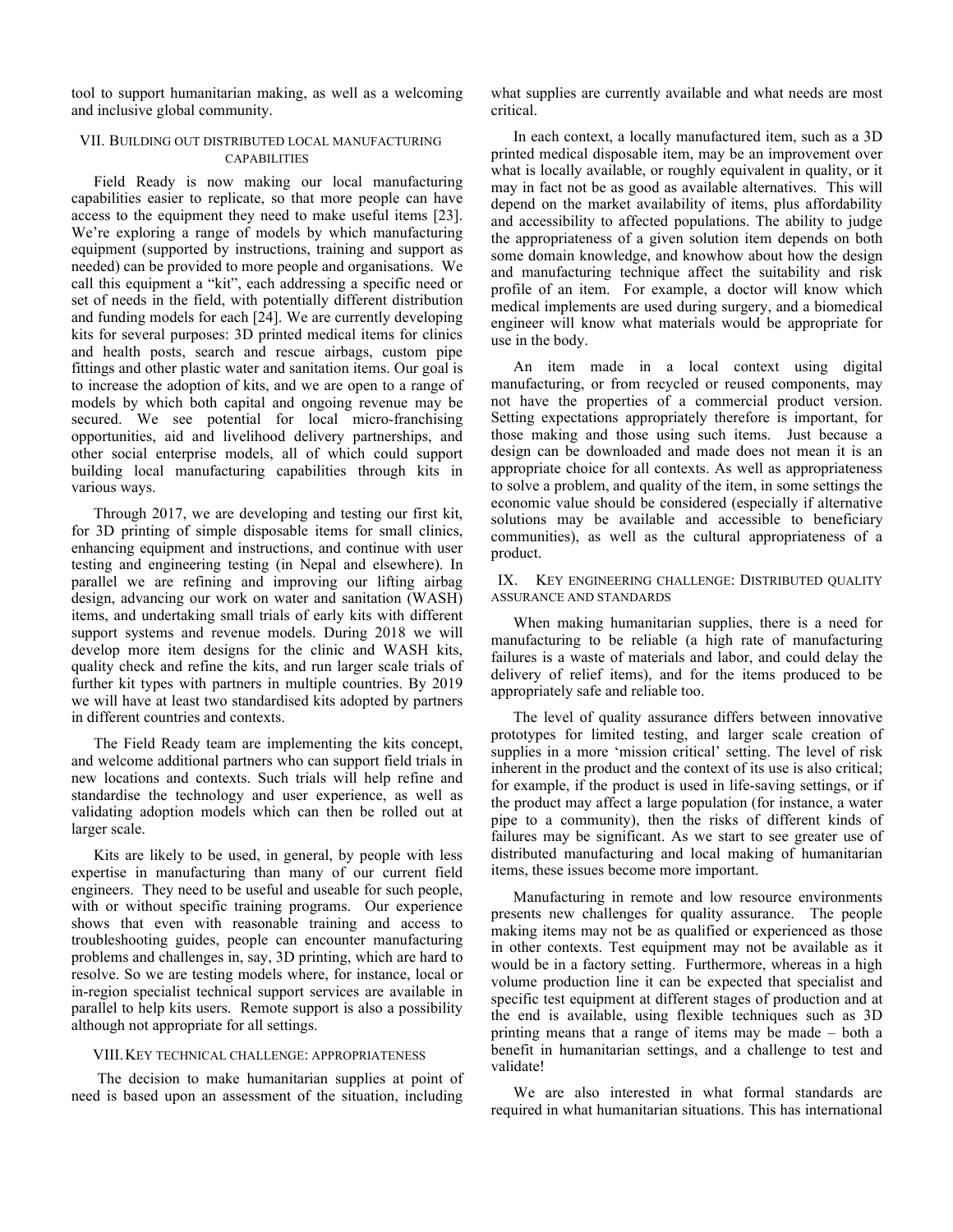variation of course, and is particularly of interest when supplies made locally may be bought by INGOs or large agencies, whose procurement systems require formally certified products today. The question of how to meet formal standards for products made "in the field" is an interesting one, and a parallel activity is working with aid agencies to explore exactly what certifications are needed, and why, and to seek appropriate solutions to this together.

To date, consideration of quality control and safety and reliability of digital manufacturing designs shared online for production on consumer grade 3D printers by people without formal qualification has been minimal or non-existent. As these techniques start to be used to make necessary items at larger scale, these issues become important.

We propose several methods to address these needs and would welcome discourse in the sector around development of these, and other, ideas.

# *A. Documentation, test plans and "open testing"*

To deliver reliable manufacturing of items, the documentation in support of actual design files needs to be good enough to enable someone who was not involved in the design process to reproduce the item. This can be tested by getting a range of people in different locations to attempt to make the item and report their results; this is also useful in testing the reproducibility of the item and process on different production machines such as 3D printers (whether that is different machines of the same model, which may have idiosyncrasies, or different models). Testing relating to different local conditions (humidity, dust, atmospheric pressure) and local material variability is also useful.

To go beyond reproducibility, we can look at destructive and non-destructive testing of made items to evaluate their suitability for use. In some cases, testing of items made using a process in advance might be sufficient to validate that they are fit for use; for instance, for a simple design where reproducibility is high. In others, it might be useful to test the first items made in a new location, to check local materials, understanding of instructions, and machinery or equipment give acceptable results. For some safety-critical items, nondestructive inspection of every item made might be appropriate.

To have high confidence in the reproducibility and reliability of a manufacturing process and design in multiple contexts, testing could be carried out by people in many different settings, with the results reported back and collated. We call this 'open testing', and propose the collaborative development of openly-shared test plans with the involvement of engineers and sector specialists, and the open sharing of test results, would be a valuable extension to the 'open hardware' movement.

## *B. Design for field manufacture and field test*

When designing items that will be made in distributed, digital ways in low resource environments, consideration can be given to how the maker or user can check they have a good item. This might mean adding features that make it easier to see whether a 3D print has been successful, or whether all

stages of manufacture or assembly have been completed, perhaps through adding physical features which need to interlock for assembly and will only do so if all parts are present and made at a suitable print resolution. Whilst this adds to design time, and would not be appropriate when designing in the field for urgent needs, it is a good example of where remote design support can help create reliable humanitarian items asynchronously.

We can envisage field teams designing items to meet immediate needs, sharing the specifications online, and then remote humanitarian engineers and makers reworking the designs for reliability and adding 'design for test' features.

## *C. Process and material validation*

Some aspects which could change the resulting item quality can be tested in laboratory conditions, or in other locations away from the field. For example, evaluating whether a medical item which has been 3D printed according to a documented process creates a sterile print straight away (or whether additional sterilization steps may be needed). Aspects of food safety (for items used in food preparation or storage, or water storage) might also be useful to prove out in the case of field manufacturing.

Raw materials can also be variable even if they seem superficially the same. 3D printer filament may be of high or low quality, and specific brands or grades are not always available. Types of plastic sheeting or other components used in builds may have different names or descriptions in different locations. Testing with a range of options, and building up a shared sense of what are acceptable substitutes could be valuable. We have begun prototyping some test systems which can be reproduced in other places, such as a low tech tensile strength assessment tool [25]. It is not feasible to create a global materials catalog or database, which would likely never be complete, but information about some materials can form the basis of tests which could be run locally to identify or qualify available materials.

## *D. New inspection and test techniques and technologies*

Whilst low resource environments do not offer the test and inspection options of a developed world factory, new technologies show high potential for field testing. For instance, computer vision continues to improve, even when using commodity hardware such as the cameras available in smartphones. This could potentially be combined with lens enhancements or phone add-on modules, plus online or offline processing and perhaps machine learning, to offer smart inspection systems for field use.

#### *E. New forms of certification*

Digital design sharing offers the opportunity for designs to be marked as "verified" or approved in new ways. Different organizations might be able to test and validate specific designs for criteria which they are specialists in. For instance, an INGO might certify that a design, if made according to the instructions, meets its needs for hygiene and other factors. Field Ready might certify a design as being readily and reliably 3D printed in a field environment. Such certifications could be presented alongside designs in an online platform. Working out